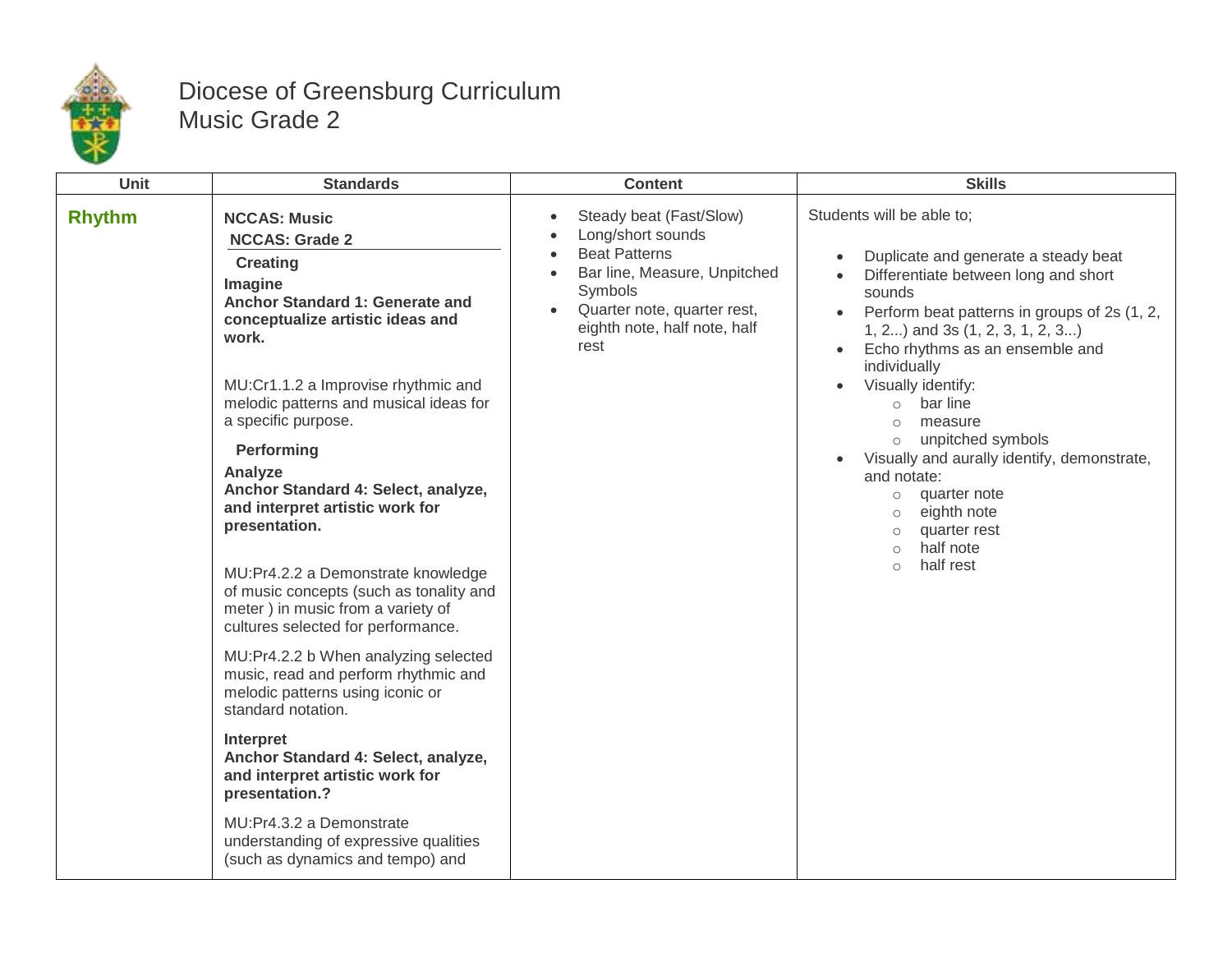| Unit | <b>Standards</b>                                                                                                                                                                                                                                                                                                                                                                                                                                                                                                             | <b>Content</b>                                                                                              | <b>Skills</b>                                                                                                                                                                                                                                                                                                                                                                                                                                                      |
|------|------------------------------------------------------------------------------------------------------------------------------------------------------------------------------------------------------------------------------------------------------------------------------------------------------------------------------------------------------------------------------------------------------------------------------------------------------------------------------------------------------------------------------|-------------------------------------------------------------------------------------------------------------|--------------------------------------------------------------------------------------------------------------------------------------------------------------------------------------------------------------------------------------------------------------------------------------------------------------------------------------------------------------------------------------------------------------------------------------------------------------------|
|      | how creators use them to convey<br>expressive intent.<br><b>Present</b><br><b>Anchor Standard 6: Convey meaning</b><br>through the presentation of artistic<br>work.<br>MU:Pr6.1.2 a Perform music for a<br>specific purpose with expression and<br>technical accuracy<br>MU:Pr6.1.2 b Perform appropriately for<br>the audience and purpose.<br>State Education Agency Directors of<br>Arts Education. (2014). National Core<br>Arts Standards. Dover, DE: State<br><b>Education Agency Directors of Arts</b><br>Education. |                                                                                                             |                                                                                                                                                                                                                                                                                                                                                                                                                                                                    |
|      | <b>NCCAS: Music</b><br><b>NCCAS: Grade 2</b><br><b>Creating</b><br>Imagine<br>Anchor Standard 1: Generate and<br>conceptualize artistic ideas and<br>work.<br>MU:Cr1.1.2 b Generate musical<br>patterns and ideas within the context of<br>a given tonality (such as major and<br>minor) and meter (such as duple and<br>triple).<br>Performing<br>Analyze<br>Anchor Standard 4: Select, analyze,<br>and interpret artistic work for<br>presentation.                                                                        | High/low sounds<br>Pitch<br>Melodic patterns<br><b>Staff</b><br>Treble clef<br>Major and minor<br>$\bullet$ | Students will be able to:<br>Differentiate between high and low sounds.<br>$\bullet$<br>Sing matching pitch individually and as a<br>$\bullet$<br>group.<br>Visually identify, perform, and notate<br>melodic patterns individually and in a<br>variety of groups:<br>○ SO MI LA DO RE<br>optional: Octave DO<br>$\circ$<br>Visually identify:<br>staff<br>$\circ$<br>treble clef<br>$\circ$<br>Optional: Differentiate major and minor<br>$\bullet$<br>tonalities |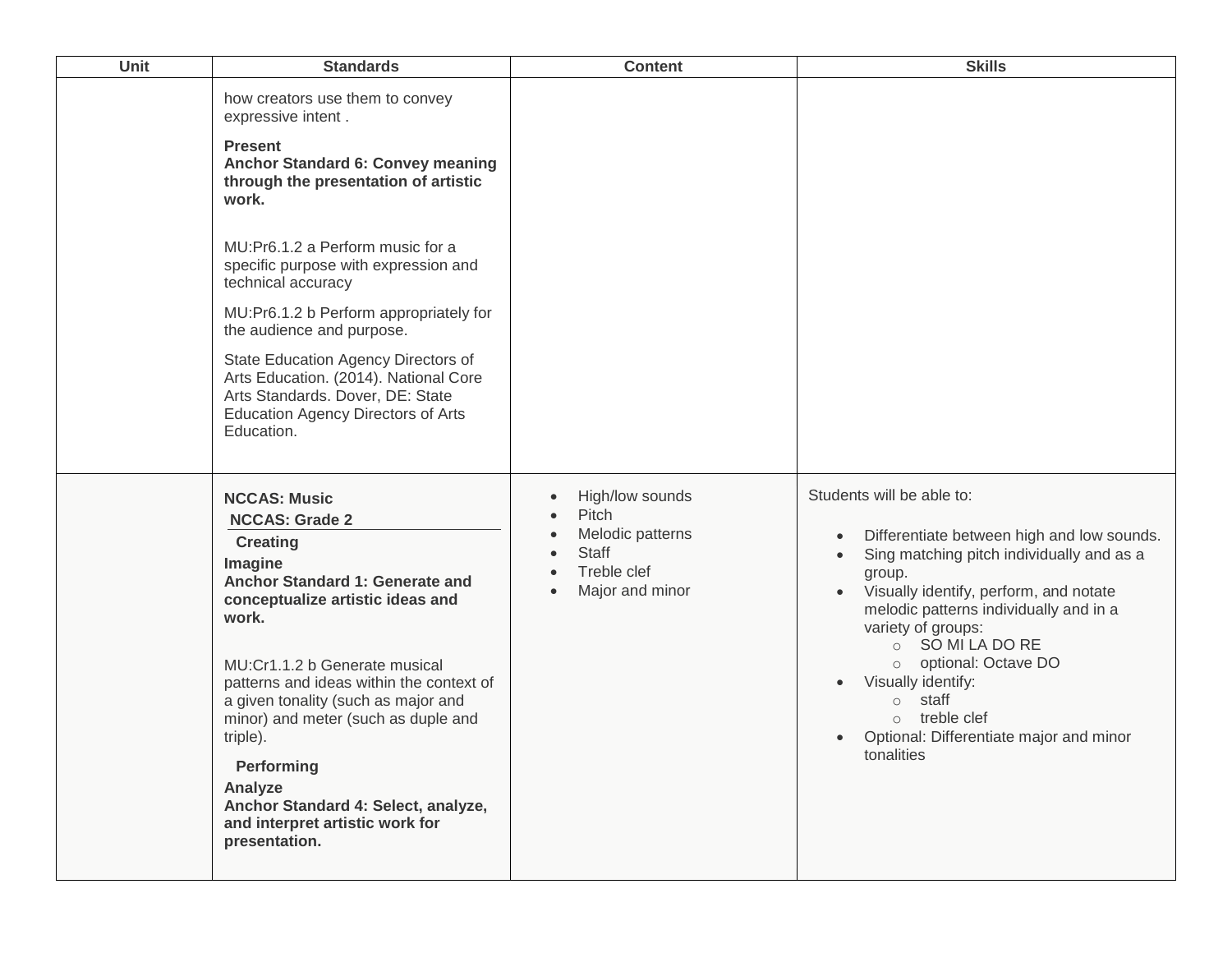| Unit | <b>Standards</b>                                                                                                                                                            | <b>Content</b> | <b>Skills</b> |
|------|-----------------------------------------------------------------------------------------------------------------------------------------------------------------------------|----------------|---------------|
|      | MU:Pr4.2.2 a Demonstrate knowledge<br>of music concepts (such as tonality and<br>meter) in music from a variety of<br>cultures selected for performance.                    |                |               |
|      | MU:Pr4.2.2 b When analyzing selected<br>music, read and perform rhythmic and<br>melodic patterns using iconic or<br>standard notation.                                      |                |               |
|      | Interpret<br>Anchor Standard 4: Select, analyze,<br>and interpret artistic work for<br>presentation.                                                                        |                |               |
|      | MU:Pr4.3.2 a Demonstrate<br>understanding of expressive qualities<br>(such as dynamics and tempo) and<br>how creators use them to convey<br>expressive intent.              |                |               |
|      | <b>Present</b><br><b>Anchor Standard 6: Convey meaning</b><br>through the presentation of artistic<br>work.                                                                 |                |               |
|      | MU:Pr6.1.2 a Perform music for a<br>specific purpose with expression and<br>technical accuracy                                                                              |                |               |
|      | MU:Pr6.1.2 b Perform appropriately for<br>the audience and purpose.                                                                                                         |                |               |
|      | State Education Agency Directors of<br>Arts Education. (2014). National Core<br>Arts Standards. Dover, DE: State<br><b>Education Agency Directors of Arts</b><br>Education. |                |               |
|      |                                                                                                                                                                             |                |               |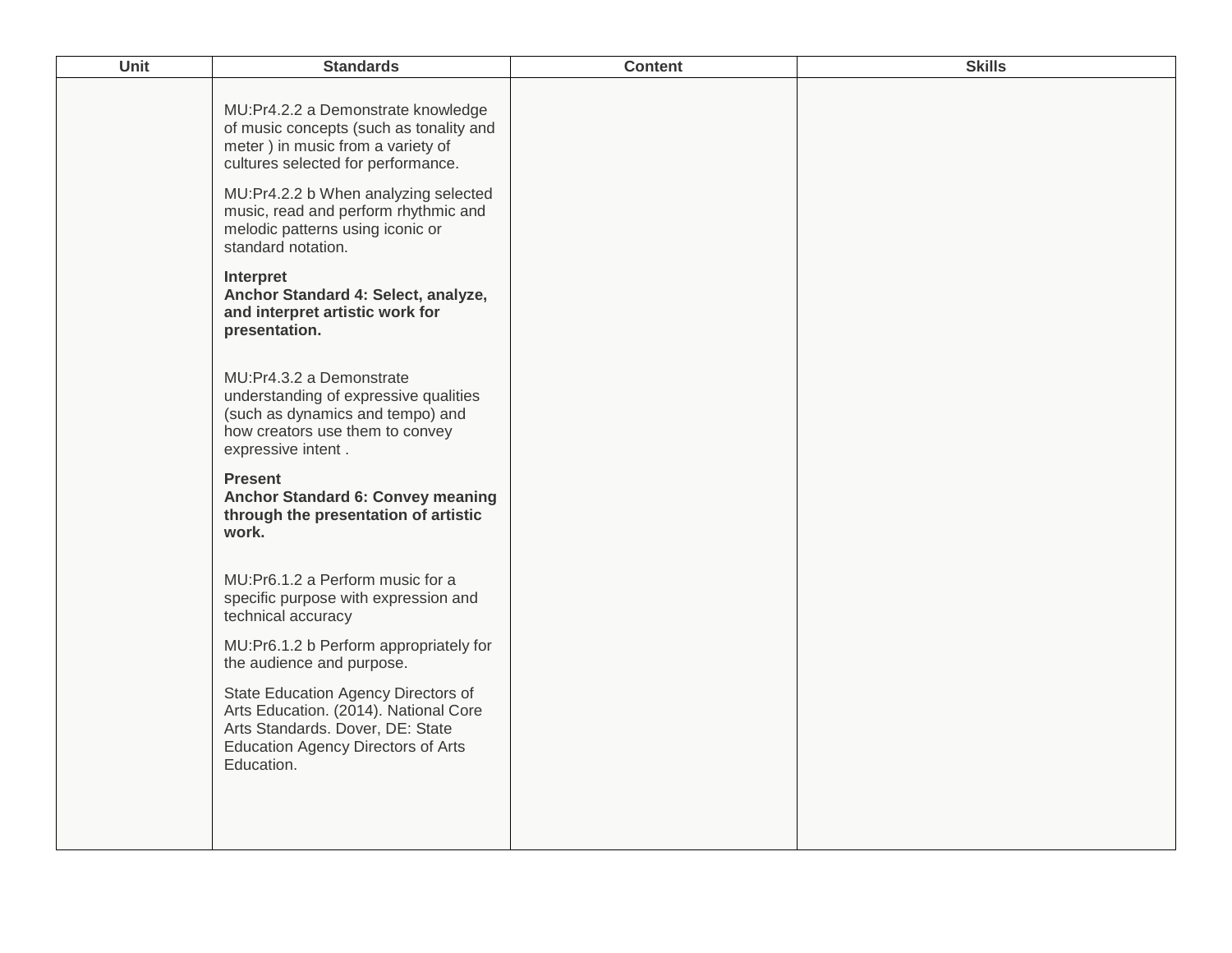| <b>Unit</b>       | <b>Standards</b>                                                                                                                                                                                                                                                                                                                                                                                                                                                                                                                                                                                                                                                                                                                                                                                                                                                    | <b>Content</b>                                                                                                          | <b>Skills</b>                                                                                                                                                                                                                                                                                                           |
|-------------------|---------------------------------------------------------------------------------------------------------------------------------------------------------------------------------------------------------------------------------------------------------------------------------------------------------------------------------------------------------------------------------------------------------------------------------------------------------------------------------------------------------------------------------------------------------------------------------------------------------------------------------------------------------------------------------------------------------------------------------------------------------------------------------------------------------------------------------------------------------------------|-------------------------------------------------------------------------------------------------------------------------|-------------------------------------------------------------------------------------------------------------------------------------------------------------------------------------------------------------------------------------------------------------------------------------------------------------------------|
| <b>Expression</b> | <b>NCCAS: Music</b><br><b>NCCAS: Grade 2</b><br><b>Responding</b><br>Analyze<br>Anchor Standard 7: Perceive and<br>analyze artistic work<br>MU:Re7.2.2 a Describe how specific<br>music concepts are used to support a<br>specific purpose in music.<br>Interpret<br>Anchor Standard 8: Interpret intent<br>and meaning in artistic work.<br>MU:Re8.1.2 a Demonstrate knowledge<br>of music concepts and how they<br>support creators'/ performers'<br>expressive intent.<br><b>Evaluate</b><br>Anchor Standard 9: Apply criteria to<br>evaluate artistic work.<br>MU:Re9.1.2 a Apply personal and<br>expressive preferences in the<br>evaluation of music for specific<br>purposes.<br>State Education Agency Directors of<br>Arts Education. (2014). National Core<br>Arts Standards. Dover, DE: State<br><b>Education Agency Directors of Arts</b><br>Education. | Loud/soft sounds<br>$\bullet$<br>Fast/slow sounds<br>Cues<br>$\bullet$<br>Forte/piano<br>Crescendo/decrescendo<br>Mood  | Students will be able to:<br>Identify and demonstrate musical contrasts<br>loud/soft<br>$\circ$<br>fast/slow<br>$\circ$<br>forte/piano<br>$\circ$<br>crescendo/decrescendo<br>$\circ$<br>Respond to a conductor<br>Perform in an ensemble and individually<br>Interpret mood or emotion through listening<br>or singing |
| <b>Timbre</b>     | <b>NCCAS: Music</b><br><b>NCCAS: Grade 2</b><br>Performing<br>Interpret<br>Anchor Standard 4: Select, analyze,                                                                                                                                                                                                                                                                                                                                                                                                                                                                                                                                                                                                                                                                                                                                                      | Different uses of the voice<br><b>Classroom instruments</b><br>Instrument families<br>Environmental sounds<br>$\bullet$ | Students will be able to:<br>Differentiate between and use different<br>voices: sing, speak, whisper, shout                                                                                                                                                                                                             |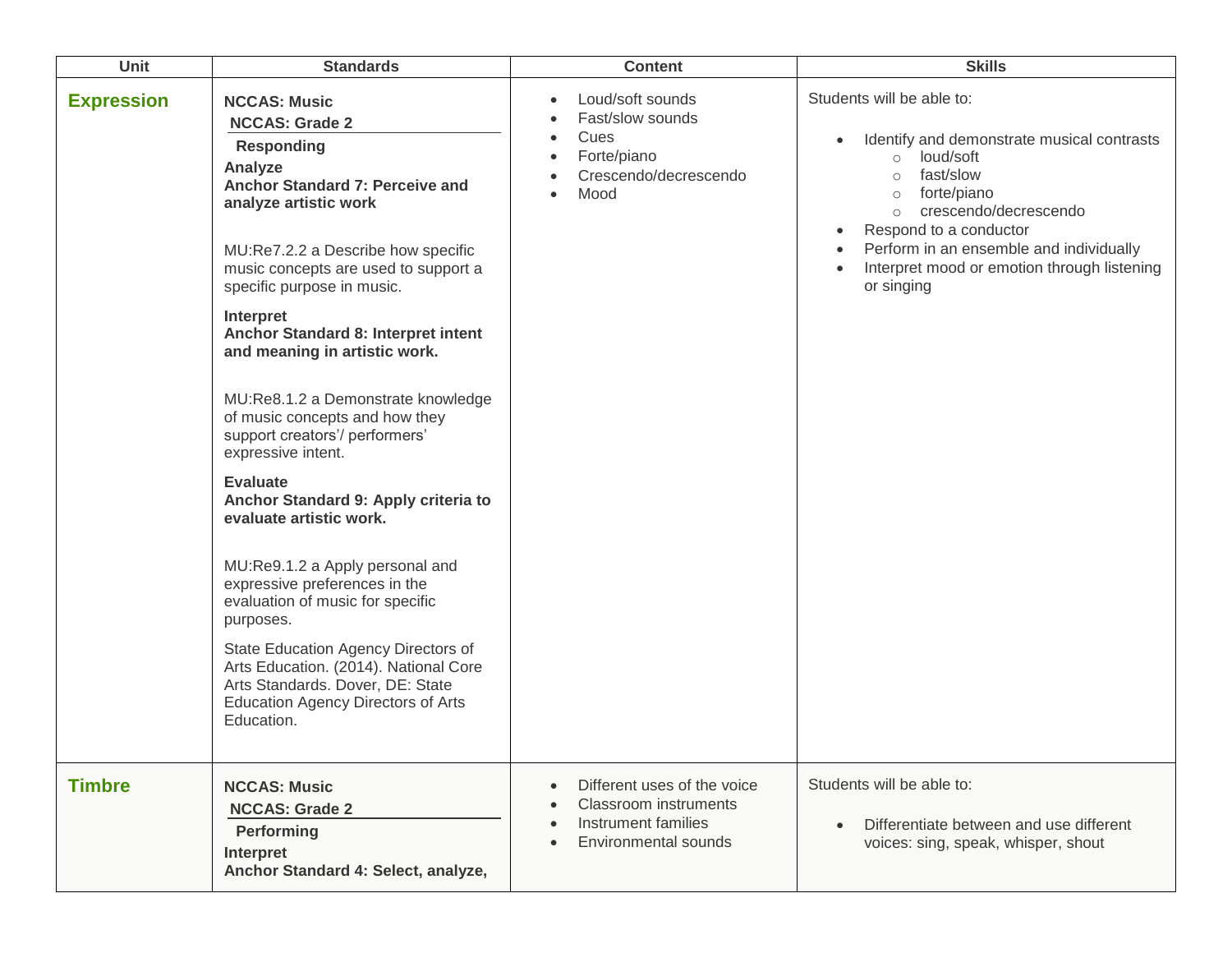| Unit | <b>Standards</b>                                                                                                                                                                                                   | <b>Content</b> | <b>Skills</b>                                                                                                                                                                                                                                                                                                                                                                                                                                                                      |
|------|--------------------------------------------------------------------------------------------------------------------------------------------------------------------------------------------------------------------|----------------|------------------------------------------------------------------------------------------------------------------------------------------------------------------------------------------------------------------------------------------------------------------------------------------------------------------------------------------------------------------------------------------------------------------------------------------------------------------------------------|
|      | and interpret artistic work for<br>presentation.<br>MU:Pr4.3.2 a Demonstrate<br>understanding of expressive qualities<br>(such as dynamics and tempo) and<br>how creators use them to convey<br>expressive intent. |                | Play and explore various classroom<br>instruments<br>Recognize sounds produced from<br>environmental sounds, vocal projection,<br>and musical instruments<br>Explore and distinguish sounds produced<br>$\bullet$<br>by the body and rhythm instruments<br>Visually and aurally identify the families of:<br>o classroom instruments<br>wood<br>٠,<br>metal<br>٠<br>drum<br>٠<br>shaker<br>optional: orchestra<br>$\circ$<br>strings<br>٠<br>woodwinds<br>brass<br>percussion<br>٠ |
|      | <b>Rehearse, Evaluate and Refine</b><br>Anchor Standard 5: Develop and<br>refine artistic techniques and work<br>for presentation.                                                                                 |                |                                                                                                                                                                                                                                                                                                                                                                                                                                                                                    |
|      | MU:Pr5.1.2 a - Apply established<br>criteria to judge the accuracy,<br>expressiveness, and effectiveness of<br>performances.                                                                                       |                |                                                                                                                                                                                                                                                                                                                                                                                                                                                                                    |
|      | MU:Pr5.1.2 b - Rehearse, identify and<br>apply strategies to address interpretive,<br>performance, and technical challenges<br>of music.                                                                           |                |                                                                                                                                                                                                                                                                                                                                                                                                                                                                                    |
|      | <b>Present</b><br><b>Anchor Standard 6: Convey meaning</b><br>through the presentation of artistic<br>work.                                                                                                        |                |                                                                                                                                                                                                                                                                                                                                                                                                                                                                                    |
|      | MU:Pr6.1.2 a Perform music for a<br>specific purpose with expression and<br>technical accuracy                                                                                                                     |                |                                                                                                                                                                                                                                                                                                                                                                                                                                                                                    |
|      | MU:Pr6.1.2 b Perform appropriately for<br>the audience and purpose.                                                                                                                                                |                |                                                                                                                                                                                                                                                                                                                                                                                                                                                                                    |
|      | <b>Responding</b><br>Analyze<br>Anchor Standard 7: Perceive and<br>analyze artistic work                                                                                                                           |                |                                                                                                                                                                                                                                                                                                                                                                                                                                                                                    |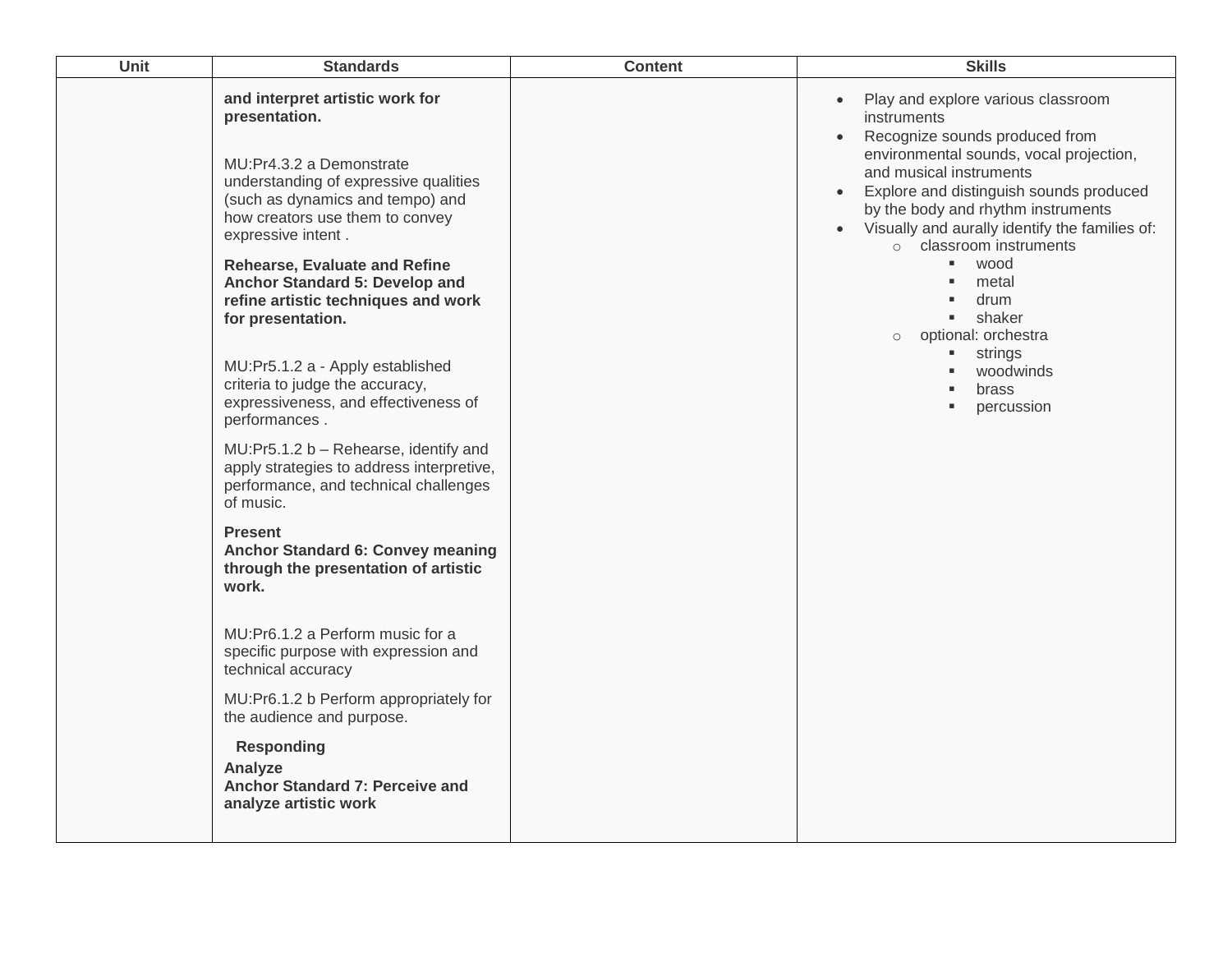| Unit        | <b>Standards</b>                                                                                                                                                                                                                                                                                                                                                                                                                                                                                                                                                                                                                                                                                  | <b>Content</b>                                                                                                                                                    | <b>Skills</b>                                                                                                                                                                                                                                                                                                                                                                              |
|-------------|---------------------------------------------------------------------------------------------------------------------------------------------------------------------------------------------------------------------------------------------------------------------------------------------------------------------------------------------------------------------------------------------------------------------------------------------------------------------------------------------------------------------------------------------------------------------------------------------------------------------------------------------------------------------------------------------------|-------------------------------------------------------------------------------------------------------------------------------------------------------------------|--------------------------------------------------------------------------------------------------------------------------------------------------------------------------------------------------------------------------------------------------------------------------------------------------------------------------------------------------------------------------------------------|
|             | MU:Re7.2.2 a Describe how specific<br>music concepts are used to support a<br>specific purpose in music.<br>State Education Agency Directors of<br>Arts Education. (2014). National Core<br>Arts Standards. Dover, DE: State<br><b>Education Agency Directors of Arts</b><br>Education.                                                                                                                                                                                                                                                                                                                                                                                                           |                                                                                                                                                                   |                                                                                                                                                                                                                                                                                                                                                                                            |
| <b>Form</b> | <b>NCCAS: Music</b><br><b>NCCAS: Grade 2</b><br>Performing<br>Analyze<br>Anchor Standard 4: Select, analyze,<br>and interpret artistic work for<br>presentation.<br>MU:Pr4.2.2 b When analyzing selected<br>music, read and perform rhythmic and<br>melodic patterns using iconic or<br>standard notation.<br><b>Responding</b><br>Analyze<br>Anchor Standard 7: Perceive and<br>analyze artistic work<br>MU:Re7.2.2 a Describe how specific<br>music concepts are used to support a<br>specific purpose in music.<br>State Education Agency Directors of<br>Arts Education. (2014). National Core<br>Arts Standards. Dover, DE: State<br><b>Education Agency Directors of Arts</b><br>Education. | Echo songs<br>$\bullet$<br>Phrases<br>AB form<br>$\bullet$<br>Same/different musical<br>$\bullet$<br>phrases<br>ABA form<br>$\bullet$<br>repeat sign<br>$\bullet$ | Students will be able to:<br>Sing echo songs<br>$\bullet$<br>Identify musical phrases that are the same<br>$\bullet$<br>and different<br>Experience songs in AB form<br>$\bullet$<br>Visually and/or Aurally demonstrate:<br>same/different musical phrases<br>$\circ$<br>Song in AB form<br>$\circ$<br>Songs in ABA form<br>$\circ$<br>o repeat sign<br>Perform phrases with 5-6 measures |